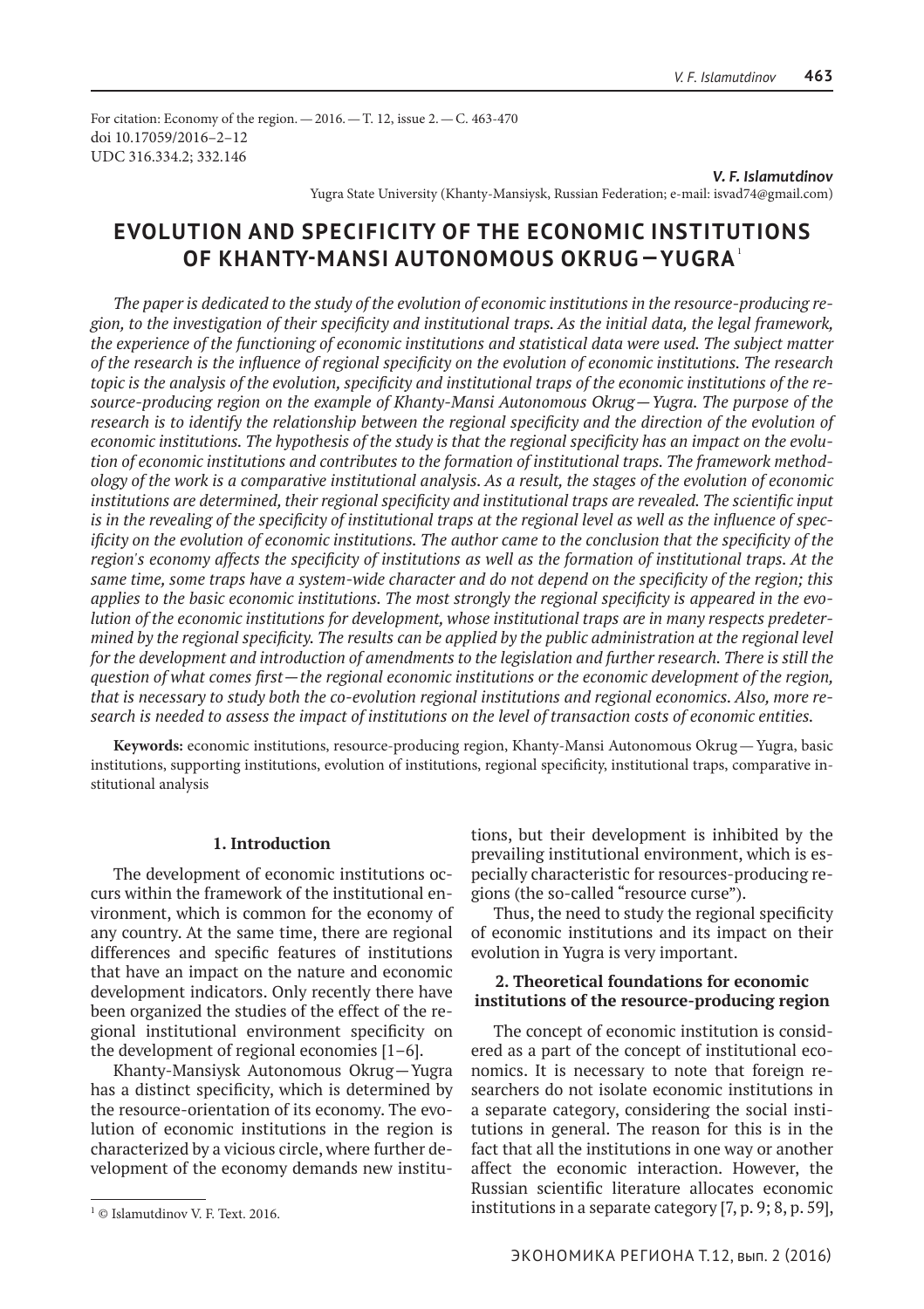and refer to it only those institutions that are directly related to the interaction between economic agents. It is, therefore, logical to allocate the additional signs of economic institutions:

— regulation of reproductive processes at different stages: production, distribution, exchange and consumption;

— predominance of economic sanctions in the mechanism of their functioning.

At the regional level, economic institutions acquire specifics related to the climatic conditions and the characteristics of the regional economy. The resource-oriented economy of a number of Russian regions gives additional specific features to economic institutions.

Thus, in our opinion, the economic institutions of the resource-producing region are formal and informal norms and rules that regulate the interaction of economic agents in the process of reproductive activity at the meso-level in the region with a predominance of resource-producing industries.

When determining the structure of economic institutions, E. S. Nedorezova [8] divides them in accordance with their dominance (the role in the economy), and separates basic and supporting economic institutions. It seems to us that it is more correct to allocate the first-order economic institutions by their role in the economy, which determine the structure of the institutional environment, set up the general direction of economic development, and the second-order economic institutions, which are derived from the first-order institutions.

We consider following institutions as first-order institutions:

— ownerships;

— business institutions;

— protection of competition and anti-trust regulatory institutions.

For resources-producing region, the institution of economic exchange of natural rent should also belong to the first-order economic institutions, since the formation and removal of natural rent have been the basis of its economy.

The second-order institutions can be divided into 3 groups according to the functions they fulfill:

— financial and economic institutions that regulate the most obvious financial transactions of business entities: taxation, government funding, lending, leasing, insurance;

— socio-economic institutions that regulate the part of the economic system, which is closely connected with the social environment: environmental management and environmental protection, organization of labor and pay, social and health insurance, pensions;

— institutions for development whose main task is to provide the progressive development and competitiveness of the regional economy: investment, encouraging of innovation behavior, public-private partnership.

# **3. Methodological approaches to the study of the evolution of economic institutions and their regional specificity**

Many works of both foreign and domestic researchers are devoted to the study of the institutions evolution.

The article by J. Hodgson [9] considers in detail the main areas of contemporary research, which is centered on the problem of the institutions origin. However, there is an imperfection in current models of institutions organization, as it is not always possible to predict the evolution of economic institutions on the basis of such models.

Popov E.V. [10] describes an interesting model of the evolution of economic institutions, based on the life cycle theory and the diffusion of institutions in his article. This model can serve as a basis for predicting of their expansion. However, the model does not explain the expansion and consolidation of inefficient institutions.

The expansion and consolidation of inefficient institutions are well explained by the theory of institutional traps by V. M. Polterovich [11] and by the related effect of depending on the trajectory of the previous development [12] and by lock-in effect [13].

According to V. M. Polterovich, an institutional trap, or lock-in effect is "inefficient stable rate (inefficient Institution) which has a self-sustaining character". [11] The features of institutional traps are:

— inefficiency of the existing structure and the combination of institutions and the need to change something which is recognized by the majority of participants in the interaction;

— stability and self-reproducibility of existing structure of interactions due to a positive feedback loop when nobody is interested to change something first.

The most popular methodological approach to the study of the specificity of the institutional environment has recently become a comparative institutional analysis. The method includes the simultaneous comparison of the institutional environment and economic performance of some areas, ceteris paribus. It is referred to the regions with relatively similar characteristics of territorial location and resources endowments. Accordingly,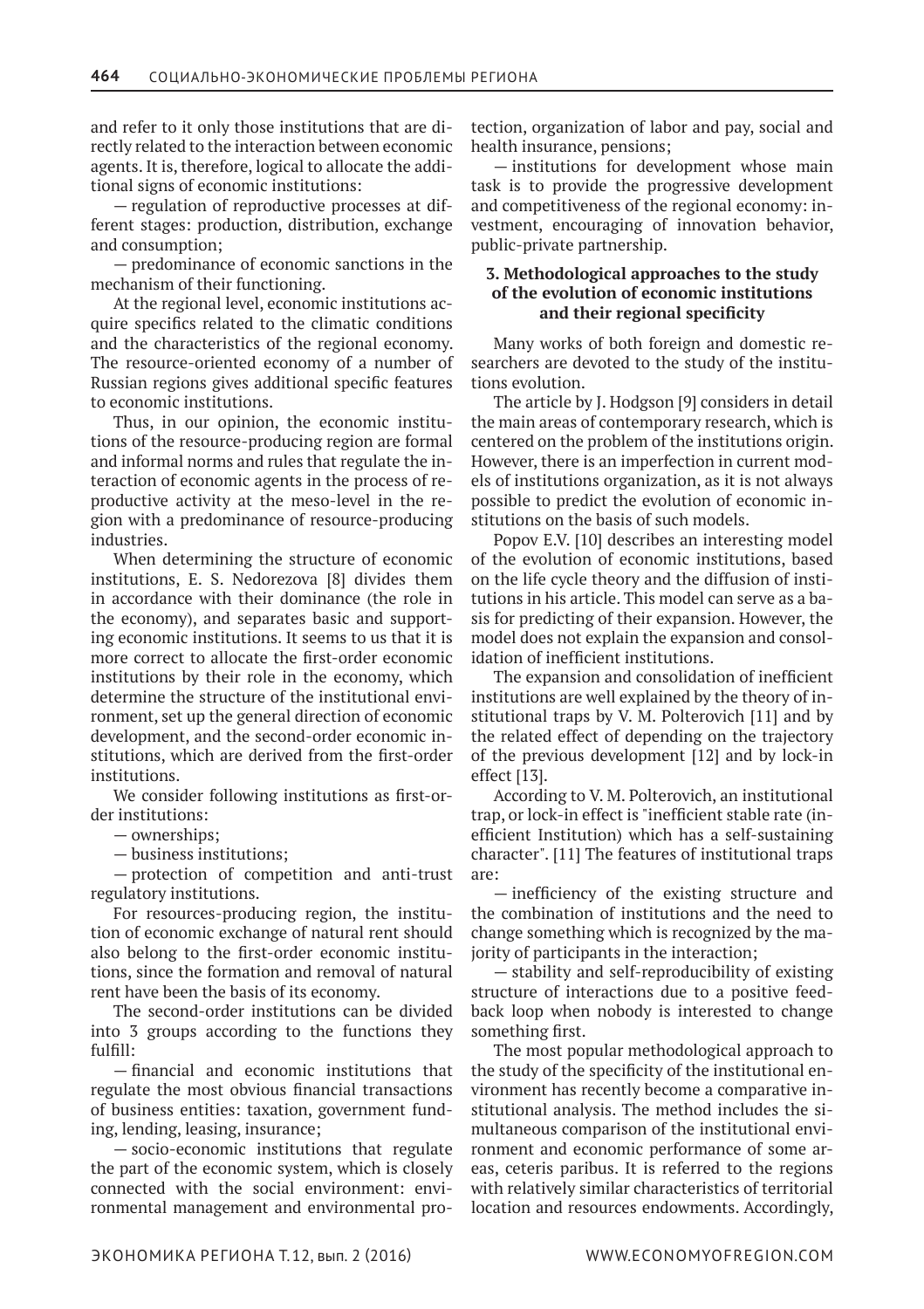all of the differences in the rate of economic development can be explained by differences in the completeness and quality of the regional institutional environment. Abroad, this approach can be considered sufficiently developed, as there are many training aids [14, 15], as well as examples of its practical application [16, 17]. Russian researchers have just begun to assimilate this methodological approach [18, 19].

# **4. Obtained results**

## *4.1. Evolution of economic institutions in Khanty-Mansiysk Autonomous Okrug—Yugra*

Despite certain independence in the development of economic institutions, we should recognize their direct connection with political institutions, and first of all—with government institutions. Therefore, the stages of economic institutions development in many respects repeat stages of the development of political institutions (Table 1).

The analysis of the stages of economic institutions development in Khanty-Mansiysk Autonomous Okrug—Yugra suggests that in general regional economic institutions have developed with the same scenario as in other regions of Russia. We can only note some lag in the development of economic institutions, which is characteristic for all the peripheral regions of Russia, as well as a more rapid degradation during the crisis.

The stages of evolution determine in many respects the specificity and institutional traps, inherent to the economic institutions of Khanty-Mansiysk Autonomous Okrug—Yugra.

## *4.2. Specificity and institutional traps of the first-order economic institutions*

The specificity and institutional traps of the first-order economic institutions in Khanty-

Table 1

|                                                                                   | <b>Stages</b>                                                                                 |                                                                                                |                                                                                              |                                                                                                                                             |  |
|-----------------------------------------------------------------------------------|-----------------------------------------------------------------------------------------------|------------------------------------------------------------------------------------------------|----------------------------------------------------------------------------------------------|---------------------------------------------------------------------------------------------------------------------------------------------|--|
| Characteristics                                                                   | 1991-1993                                                                                     | 1994-2002                                                                                      | 2003-2010                                                                                    | 2011-2015                                                                                                                                   |  |
| The features of a<br>stage                                                        | Institutional vacuum                                                                          | Formation of institutional<br>environment                                                      | Developed economic<br>institutions                                                           | Maturing of the need<br>for reform                                                                                                          |  |
| External<br>economic factors<br>and conditions                                    | USSR breakup,<br>"shock" therapy                                                              | Budget deficit, default of<br>1998, adoption of the Tax<br>Code                                | Oil prices rising,<br>accession to the WTO,<br>crisis of 2008-2009                           | Oil prices falling,<br>sanctions                                                                                                            |  |
| Political<br>background                                                           | Struggle for the<br>allocation of the<br>region out of the<br>Tyumen region                   | Formation and<br>strengthening of regional<br>authorities                                      | "Integration" in the<br>vertical of power                                                    | Crisis of regional<br>authorities                                                                                                           |  |
| Legal framework<br>of economic<br>institutions                                    | Almost missing                                                                                | A large number of laws,<br>including tax benefits and<br>special programs                      | Regulating of<br>legislation to bring<br>it into line with the<br>federal one                | Detailing and<br>deepening of the<br>legislative framework                                                                                  |  |
| Infrastructure<br>of economic<br>institutions                                     | First elements<br>of infrastructure<br>were created,<br>f.ex.: the Bank of<br>Khanty-Mansiysk | Massive creation of<br>infrastructure elements of<br>economic institutions                     | Expansion of existing<br>infrastructure elements                                             | Reducing of elements<br>number in order to<br>avoid duplication of<br>functions, severization<br>of requirements for<br>their effectiveness |  |
| Budget<br>expenditure for<br>the creation and<br>maintenance of<br>infrastructure | Almost missing                                                                                | Very large, in comparison<br>with other regions                                                | Costs reducing                                                                               | Residually                                                                                                                                  |  |
| Economic<br>activity of<br>economic entities                                      | Fall due to shock                                                                             | Growth                                                                                         | Stable growth with a<br>small correction to the<br>crisis 2008-2009                          | Decline in economic<br>activity and outflows<br>outside the region                                                                          |  |
| Average index<br>GRP, %                                                           | 73.0                                                                                          | 100.2                                                                                          | 105.1                                                                                        | 99.5                                                                                                                                        |  |
| Existence and<br>role of informal<br>economic<br>institutions                     | There are informal<br>institutions: barter,<br>racketeering and<br>others                     | Informal institutions<br>dominate but their role is<br>low in comparison with<br>other regions | Formal institutions<br>dominate. There are<br>informal institutions<br>for budget "spending" | First "right" informal<br>institutions: "business<br>angels" are created                                                                    |  |

**Stages of evolution of economic institutions in Khanty-Mansiysk Autonomous Okrug—Yugra**

Source: compiled by the author.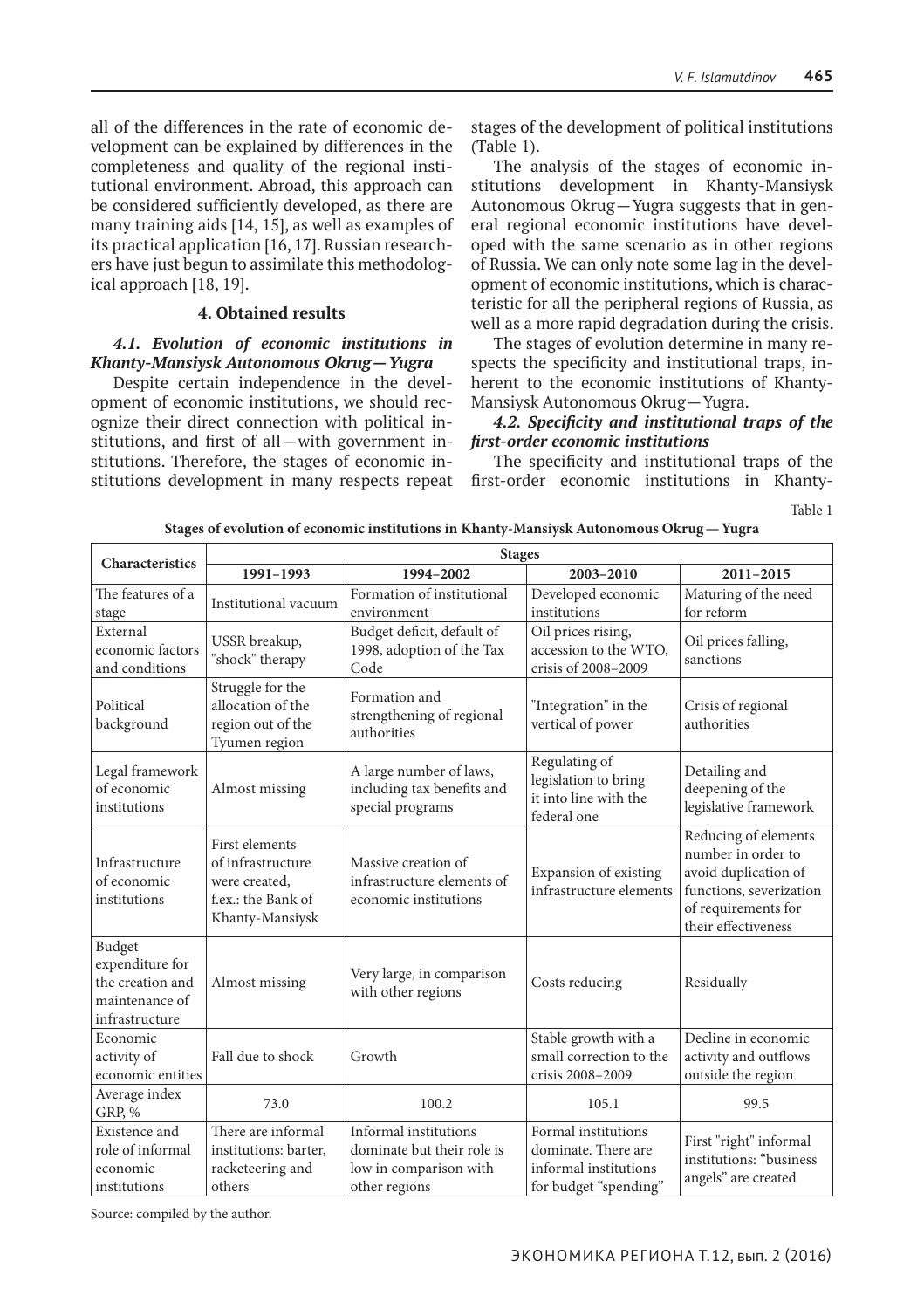| <b>Institutions names</b>                                              | <b>Regional specificity</b>                                                                                                                              | <b>Institutional traps</b>                                                                                             |
|------------------------------------------------------------------------|----------------------------------------------------------------------------------------------------------------------------------------------------------|------------------------------------------------------------------------------------------------------------------------|
| Ownerships                                                             | Ancestral lands of indigenous peoples, which<br>status is not determined; property is controlled<br>by groups from outside the region                    | Trap of political rent; Insider rent trap                                                                              |
| Business institutions                                                  | Overwhelming dominance of big business                                                                                                                   | Trap of derivative nature of business                                                                                  |
| Protection of competition<br>and anti-trust regulatory<br>institutions | Large number of natural monopolies                                                                                                                       | Trap of mono-cities                                                                                                    |
| Institutions for economic<br>exchange of natural rent                  | Institutions for formation and removal of the oil<br>rent are fully formed, the Institutions for other<br>types of natural resource rents are not formed | Oil rent trap; Trap of vertically integrated<br>oil companies predominance; Trap of<br>excess return on the oil export |

**Specificity and institutional traps of the first-order economic institutions in Khanty-Mansiysk Autonomous Okrug—Yugra**

Mansiysk Autonomous Okrug—Yugra are predetermined by climatic conditions of the region, as well as by resource-producing orientation of its economy (Table 2).

The trap of political rent [20] appears in an incomplete legitimacy and in a private property protection. It is not specific to Yugra, it is extended all over Russia. The only real ways to protect the private property are government relations and "compensations" to officials, that in fact lead to the development of the political rent. The probability of an evolution way out of this trap is rather small, since it requires not only reforming of the ownership but also the reforming of the political institutions.

Insider rent trap [20] appears in the absence of real control over the property from the direction of owners of a small capital, and it is caused by the previous one. The probability of an evolution way out of this trap is also quite small, but it exists. The conditions for the way out can arise under the influence of the sanctions crisis, when business owners will have to finally pay attention to the domestic stock market in order to attract investment.

The trap of derivative nature of business is a kind of a rent-oriented behavior trap. Its gist is that the majority of business communities are focused on the profit through the close cooperation with large oil companies or through the "development" of the budget. The oil and gas production dominates in the structure of Yugra GRP—2004,4 trillion rubles, or  $74.9\%$  of GRP in  $2013$ <sup>1</sup>. At the same time, the turnover of small and medium-sized enterprises accounts 335.1 billion rubles., which is only 12.5 % of GRP. This trap may cease to exist on its own, especially in terms of crisis and reducing of large companies profits, as well as reducing of the regional budget revenue.

The trap of mono-cities is the most specific trap for Yugra, although in Russia, there are several regions with such large proportion of single-industry towns. Yugra includes 17 single-industry towns of the 106 municipalities; it means that almost all of them are large residential areas, excepting the regional center—the city of Khanty-Mansiysk. This trap appears in the fact that the Anti-Monopoly Service faces the limitation of its powers in respect of the core enterprises and their subdivisions in order to avoid social catastrophes in mono-cities. The probability of evolution way out is also low, because it requires the political will of the authorities. However, this trap can disappear in a natural way at one time with the disappearance of single-industry towns.

The oil rent trap is also very specific to Yugra, although similar traps exist in other resource-producing regions. The share of oil and gas production in the GRP structure is 74.2 %, while the share of all other industries, producing natural rent does not exceed 0.5 %. Accordingly, the amount of formed and withdrawn oil rent is so high compared to other possible forms of natural resource rent (mining, forestry, water (including fishing) and others), that no one of the key actors does not see the need for the development of relevant economic institutions for their formation and removal. As a result, all other types of natural resource rent are partly lost, partly blurred. This trap may cease to exist on its own, especially in terms of crisis and lower oil prices.

The trap of vertically integrated oil companies predominance means that only this kind of companies are able to compete effectively with one another in Russian oil and gas sector. According to the data of Oil and Gas Department of Yugra Government, there were about 60 small independ-

<sup>1</sup> Sayt Federalnoy sluzhby gosudarstvennoy statistiki [Website of the Federal State Statistics Service]. Retrieved from: www. gks.ru (date of access: 11.10.2015).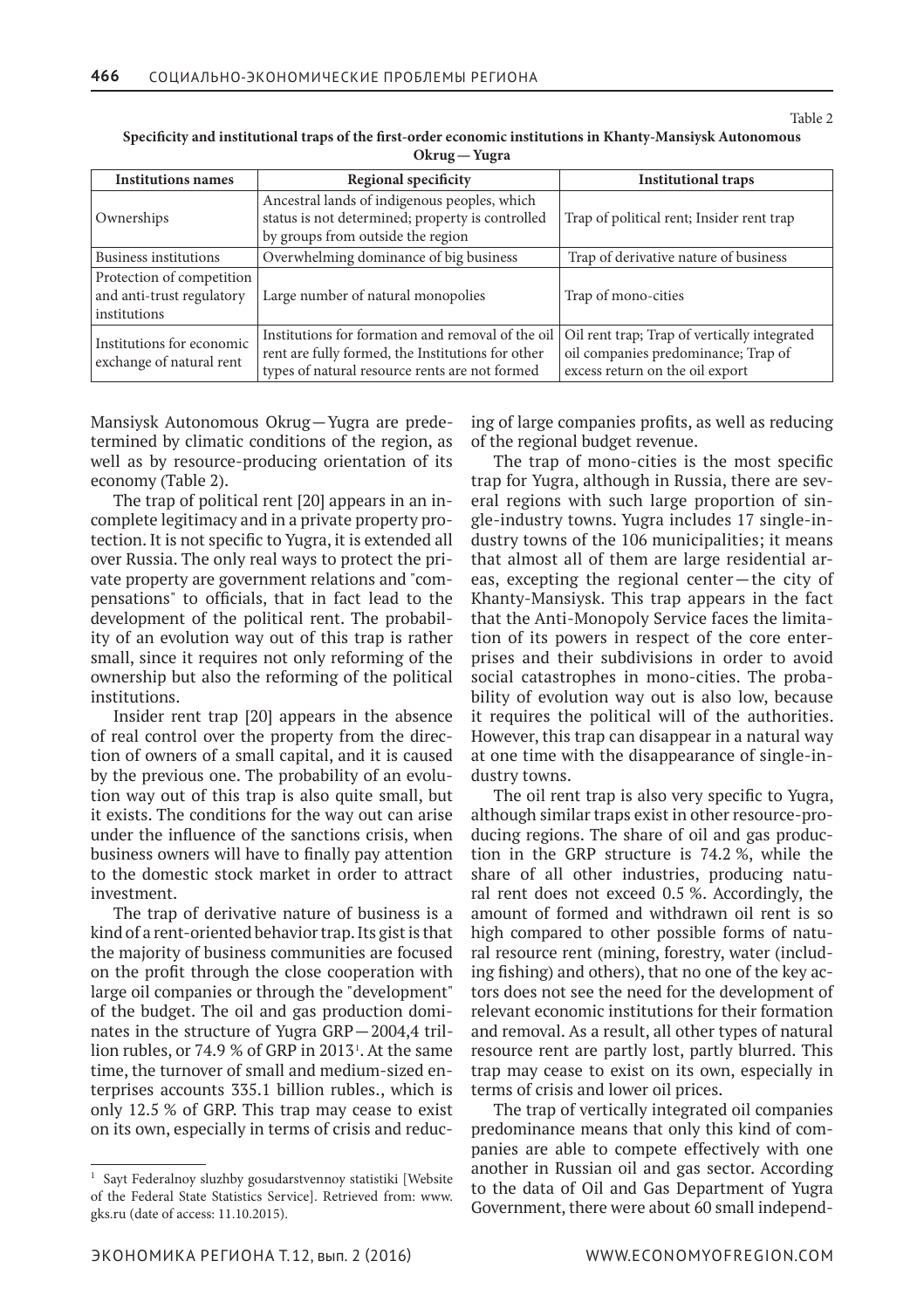| Institutions names                                  | Regional specificity                                                                                                                                                                                                                              | Institutional traps                                                                               |
|-----------------------------------------------------|---------------------------------------------------------------------------------------------------------------------------------------------------------------------------------------------------------------------------------------------------|---------------------------------------------------------------------------------------------------|
| Institutions for<br>taxation and tax<br>concessions | Less than 20 % of the collected taxes remain in the region;<br>There is a large number of tax concessions for oil and gas<br>producing companies;<br>Part of the income tax is transferred to the Tyumen region within<br>the cooperation program | Lack of incentives for the<br>development of the tax base<br>for regional and local taxes<br>trap |
| Budget financing<br>institutions                    | Chronic deficit of municipal budgets;<br>relatively large volumes of budget financing                                                                                                                                                             | Public finance system trap                                                                        |
| Institutions for<br>lending                         | There are powerful regional banks, small amount of federal banks<br>(excluding Sberbank)                                                                                                                                                          | Rationality trap;<br>deposit insurance system trap                                                |
| Institutions for<br>leasing                         | There is a state leasing company;<br>Most leasing operators are concentrated in the city of Surgut;<br>Most leasing companies are not public                                                                                                      | Large costs of the loan<br>servicing trap                                                         |
| Institutions for<br>insurance                       | There is a state insurance company                                                                                                                                                                                                                |                                                                                                   |

**Specificity and institutional traps of the financial and economic institutions in Khanty-Mansiysk Autonomous Okrug—Yugra**

ent oil companies working in the region in 2009, which all together were producing 4 % of oil in the region. Currently, there are only 28<sup>1</sup> . The way out of this trap is only possible through the development of infrastructure institutions in the oil and gas industry.

The trap of excess return on the oil export is seen in the fact that the profitability of raw oil export is higher than the profitability of its refinery, which leads to the orientation of oil and gas companies towards the export and higher prices for oil products inside the country. As a result, society loses a part of the oil rent. This trap has already begun to self-destruct, influenced by the fall of world oil prices, and in the result of the tax  $m$ aneuver<sup>2</sup>.

# *4.3. Specificity and institutional traps of the second-order economic institutions*

The specificity and institutional traps of the second-order institutions are determined not only by natural and climatic conditions, but also by the specifics of the political institutions and the first-order economic institutions. This is particularly noticeable for the financial and economic institutions (table 3).

Lack of incentives for the development of the tax base for regional and local taxes trap is typical for institutions for taxation and tax concessions. This trap is inherent in all regions of Russia, but it is manifested mostly in Yugra. The evolutionary way out of this trap is not possible, there is a need for a political will of the federal government.

The widespread public finance system trap, which appears in ineffective spending of budget funds is very characteristic for budget financing institutions of Yugra. According to A. E. Demenko [21], the proportion of ineffectively spent budget funds reaches 10–15 % in the region. This trap can be overcome through the introduction of innovative tools in the public administration, in particular, one of these tools, as indicated by A.E. Demenko can be crowdsourcing.

The rationality trap [22], which is a kind of the insider rent trap in relation to the banking system, is operating in the system of credit institutions. In the Yugra region, the consequences of this trap are clearly evident on the example of the Bank of Khanty-Mansiysk, which began to show significantly inferior results after its reorganization through absorption by the group "Otkrytie". This trap has all the chances to be overcome and here we should note the efforts of the Central Bank of Russia for the rehabilitation of the banking system.

Another trap that has appeared recently is a trap of the deposit insurance system. It is manifested in the growth of opportunism on the part of the management of low-capitalized banks as well as on the part of investors. As a result, there has been a manifold increase in insurance claims and related payments to depositors, that led to the fact that in 2014, the amount of the Deposit Insurance Fund decreased by 71.1 billion rubles and on January 1, 2015 totaled (minus allowance for payments on occurred insured events) 68.9 bil-

<sup>1</sup> Sayt Departamenta po nedropolzovaniyu Khanty-Mansiyskogo avtonomnogo okruga—Yugry [Website of the Department of Environmental Management of Khanty-Mansiysk Autonomous Okrug—Yugra]. Retrieved from: http://www.depnedra.admhmao.ru/wps/portal/res/home (date of access: 11.10.2015).

<sup>2</sup> Neftepererabotka ili eksport syrya, chto vygodneye? [Refining or export of raw materials, what is more profitable? ] Retrieved from: http://www.vpkoil.ru /news/2014–09–17/neftepererabotka-ili-export-syrya-chto-vygodnee (date of access: 11.10.2015).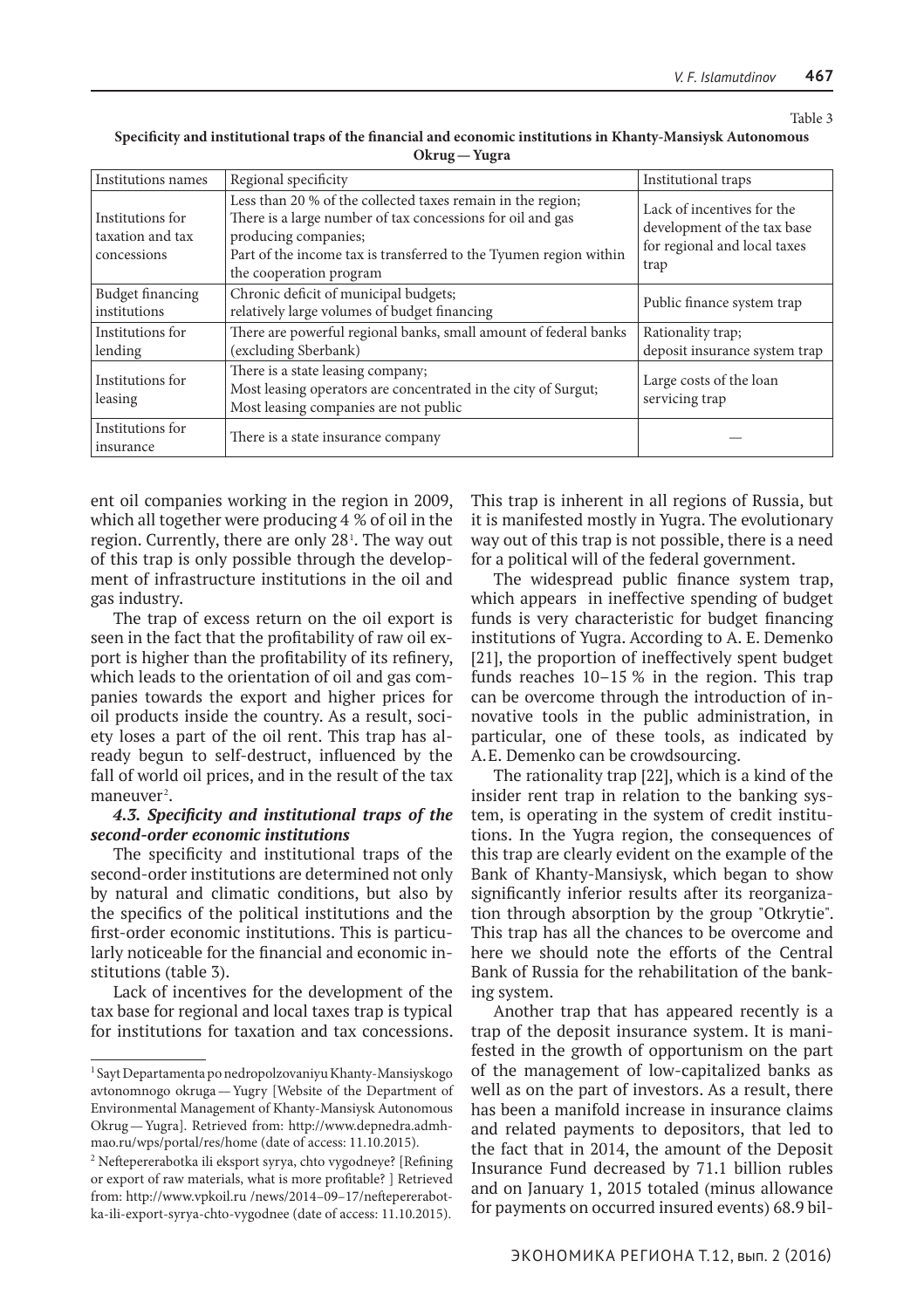| <b>Institutions names</b>                                                          | Regional specificity                                                                                                                                                                                                                                          | <b>Institutional traps</b>                                                       |
|------------------------------------------------------------------------------------|---------------------------------------------------------------------------------------------------------------------------------------------------------------------------------------------------------------------------------------------------------------|----------------------------------------------------------------------------------|
| Institutions for<br>environmental<br>management and<br>environmental<br>protection | Climatic, geographical and transport features of the territory;<br>existence of ancestral lands of indigenous peoples, who have a<br>special status for natural resources use;<br>pollution on a large scale;<br>a large number of high environmental hazards | Trap of inefficiency of<br>the system of ecological<br>sanctions                 |
| Institutions for<br>organization of labour<br>and pay                              | Application of regional coefficients and percentage for wage<br>supplements;<br>rotational method of work in remote locations;<br>low share of "gray" salaries                                                                                                | Trap of higher earnings                                                          |
| Social and health<br>insurance institutions                                        | Correction factors to tariffs;<br>monopoly in CHI;<br>weak commercialization of medical services                                                                                                                                                              | Trap of impossibility to<br>establish uniform insurance<br>rates                 |
| Institutions for<br>retirement insurance                                           | An earlier retirement;<br>assistance program for pensioners resettlement;<br>a relatively low proportion of pensioners in the population<br>structure                                                                                                         | Trap of receiving of<br>"northern" retiring pension<br>at the place of residence |

**Specificity and institutional traps of socio-economic institutions in Khanty-Mansiysk Autonomous Okrug—Yugra**

lion rubles<sup>1</sup>. The way out of this trap is possible through the introduction of differentiated or corrected systems based on risk assessments of banks in the insurance system.

The institutional trap of the institution for leasing in Yugra is a large share of the loan servicing costs, which reduces the attractiveness of leasing for lessees as well as for leasing companies. The way out of this institutional trap may be a changeover to the attraction of financial resources for the leasing activity not on the credit market but on other markets with "long" and "cheap" money, as it occurs in developed countries.

The specificity and institutional traps of socio-economic institutions are defined by natural and climatic conditions of the region, as Yugra refers to the territories equated to the conditions of the Far North (table 4).

The trap of inefficiency of the system of ecological sanctions is manifested in the fact that current ecological penalties are not comparable with the damage caused to the ecology and with the expenses of environmental managers for the pollution prophylaxis. The way out of the trap could be a significant increase in ecological sanctions while improving environmental control and monitoring system.

The trap of higher earnings appears in exaggerated requirements of potential employees from among the citizens of Russia to the level of the proposed salary. This trap inhibits the development of labor-intensive industries in the region. It can be overcome by natural means, with the gradual equalization of salaries in Yugra and Russia.

The trap of impossibility to establish uniform insurance rates for the entire network of medical institutions of the Autonomous Okrug is manifested in a forced use of various correction coefficients to the rates of compulsory health insurance for equalization of funding. To exit out of this trap, there is a need for differentiated, but economically justified common tariffs for medical services to be prohibited by law.

The trap of the receiving of "northern" retiring pension at the place of residence is manifested in two ways. On the one hand, an employee who honestly earned "northern" pension when moving to southern regions loses a part of the supplementary pension. On the other hand, the residents of the Okrug bring and register their retired parents in their house ownerships on purpose they could receive a supplementary pension. This trap can be overcome by the introduction of personalized pensions, which are not linked to the place of residence but to a specific recipient, and do not depend on the region of the pensioner residence.

The institutions for development are the most important in terms of the regional economy growth (table 5).

The trap of rapid pay-back is a kind of catching up development and imitation trap and is manifested in an effort to profit quickly from shortterm investments. The reason is in the psychological phenomenon of favorites—when private investors do not associate themselves with the region and do not focus on long-term investments. One of the ways to overcome such institutional trap in Yugra may be the development of additional institutions for investment support.

<sup>1</sup> Ofitsialnyy sayt Gosudarstvennoy korporatsii "Agentstvo po strakhovaniyu vkladov" [Official website of the State corporation "Deposit Insurance Agency"]. Retrieved from: http:// www.asv.org.ru/agency/statistical\_information/ (date of access: 11.09.2015).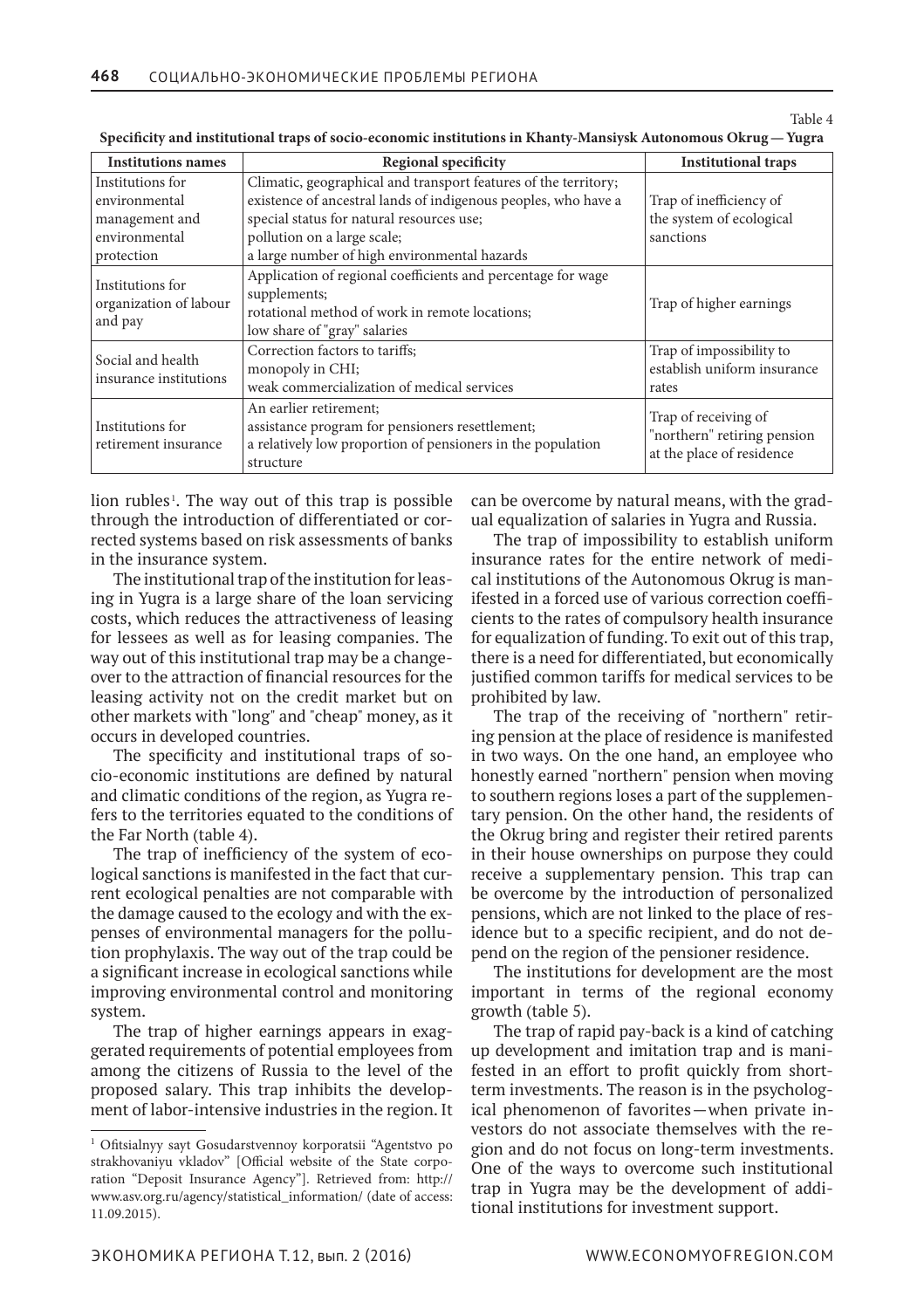| <b>Institutions names</b>                                 | <b>Regional specificity</b>                                                                                                                                                                                | <b>Institutional traps</b>                                                                     |
|-----------------------------------------------------------|------------------------------------------------------------------------------------------------------------------------------------------------------------------------------------------------------------|------------------------------------------------------------------------------------------------|
| Investment institutions                                   | The framework nature of individual legal acts or lack of<br>important components in their content;<br>underdeveloped infrastructure of investment                                                          | Trap of rapid pay-back                                                                         |
| Institutions for<br>innovative behavior<br>stimulating    | A large proportion of costs for innovation, financed by the<br>budget;<br>a framework nature of the legal framework for innovation;<br>underdevelopment and incompleteness of innovative<br>infrastructure | Trap of lack of innovation<br>proposals;M<br>trap of readily available foreign<br>technologies |
| Institutions of public-<br>private partnership<br>  (PPP) | The institutional vacuum;<br>the prevalence of PPP projects for development of objects of<br>general and preschool education                                                                               | Trap of lack of the state<br>guarantees                                                        |

**Specificity and institutional traps of socio-economic institutions for development in Khanty-Mansiysk Autonomous Okrug—Yugra**

The trap of the lack of innovation proposals is typical not only for Yugra, but for the whole Russian Federation. An indicator of this trap is a chronic lack of truly innovative projects while organizing competitions and awarding grants. The self-destruction of this trap is possible, since the financing system of science has become more sane and efficient in recent years, it means that in the medium term, we should expect the growth of scientific and technical potential of Yugra and the corresponding growth in innovations supply.

The trap of readily available foreign technologies is a kind of catching up development and imitation trap and is manifested in the preference of the majority of vertically integrated oil companies which are functioning in the region, towards ready-made imported technologies instead of domestic production. The trap of readily available foreign technologies is being destroyed by sanctions and by the fall of the national currency. However, this trap can be preserved if oil companies find a way to get round sanctions, for example, aquire access to the Chinese copies of Western technologies.

The institutional traps of public-private partnership appear in the absence of guarantees from the State. It means that, in a situation where there is a risk that the state will not be able to redeem

some already built object from an investor due to the lack of funds in the budget, the investor needs for an additional assurance that this object will be purchased. However, already adopted law on public-private partnership does not give such guarantees as the appropriate changes are not provided by the Budget Code.

#### **5. Conclusion**

The study of economic institutions of Khanty-Mansiysk Autonomous Okrug—Yugra showed that the specificity of the economy of the resource-producing region has led to the formation of a variety of institutional traps. At the same time, some traps have a system-wide nature and do not depend on the specifics of the region; it concerns the first-order economic institutions. The strongest regional specificity is manifested in the evolution of social and economic institutions and institutions for development, whose institutional traps are largely predetermined by resource-producing specifics.

However, it remains a controversial question, what comes first: the regional economic institutions or economic development of the region. In our opinion, there is no single answer, and it is necessary to study the co-evolution of economic institutions and of the regional economy.

#### **Acknowledgements**

*The article has been prepared with the support of the Russian Humanitarian Science Foundation, the project Retrospective, specificity and forecasting for the evolution of economic institutions of the resources-producing region (on the example of Khanty-Mansiysk Autonomous Okrug—Yugra)", the agreement № 15–12–86001/15 from 24.04.2015.*

#### **References**

1. Gambeeva, Yu. N. (2012). Osobennosti formirovaniya institutsionalnoy sredy rossiyskikh regionov [Features of formation of the institutional environment of Russian regions].  *Materialy nauchnoy konferentsii «Lomonosovskie chteniya» 2012 goda i Mezhdunarodnoy nauchnoy konferentsii studentov, aspirantov i molodykh uchenykh «Lomonosov-2012» [Proceedings of the Scientific Conference "Lomonosov Readings" of 2012 and the International Conference for student, graduate students and young scientists "Lomonosov-2012"].*  Sevastopol: Ekspress-pechat Publ., 189–191.

2. Magomedov, A. M. (2013).  *Institutsionalnaya sreda kak faktor razvitiya regionalnoy ekonomiki [Institutional environment as a factor of regional economic development].*  Upravlenie ekonomicheskimi sistemami: elektronnyy nauchnyy